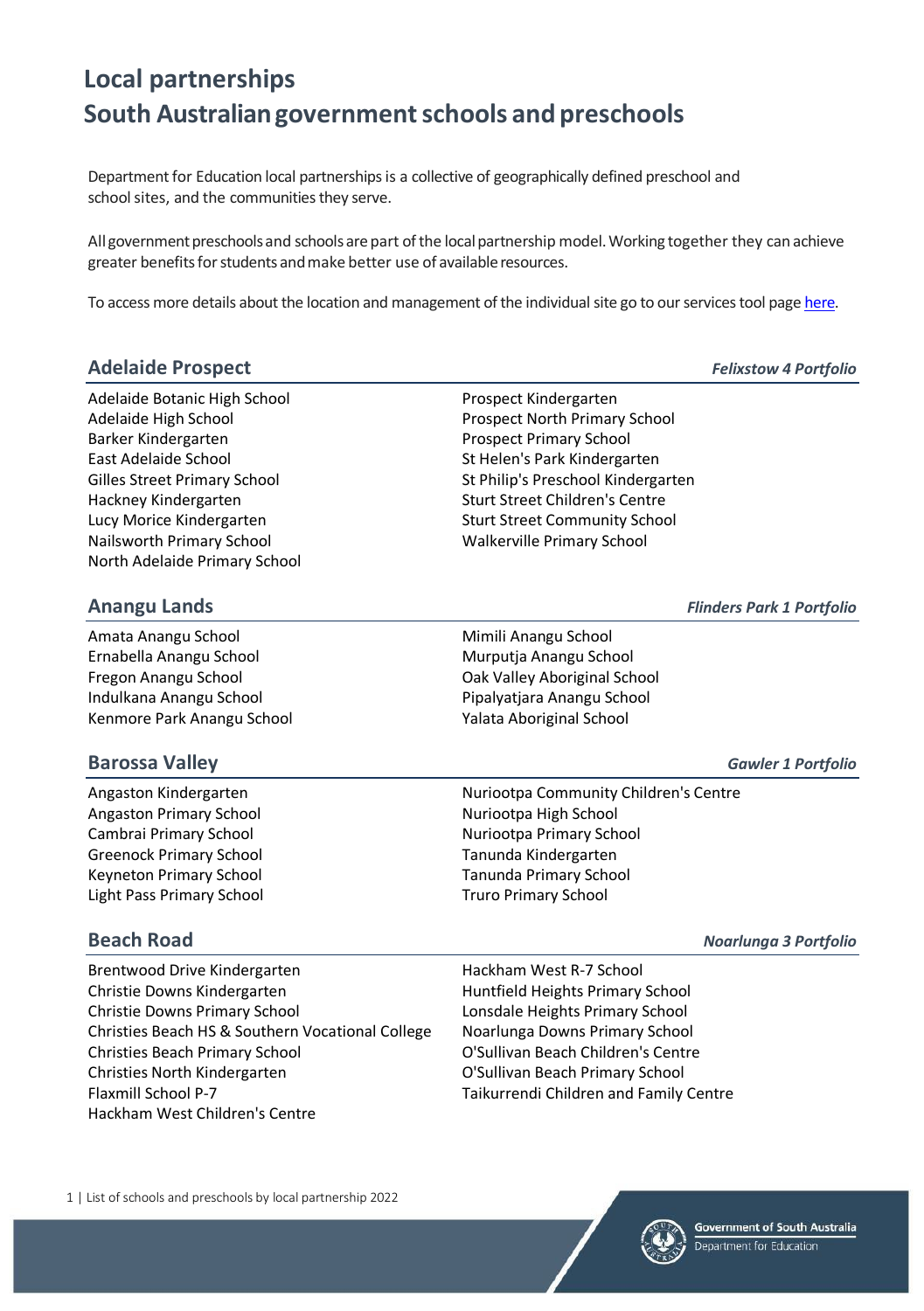### **Berri & Barmera** *Berri Portfolio*

Barmera Kindergarten Cobdogla Primary School Berri Community Preschool Monash Kindergarten Berri Primary School Monash Primary School Berri Regional Secondary School **Riverland Special School** Riverland Special School

Allendale East Area School Mil Lel Primary School Compton Primary School Moorak Primary School Moorak Primary School Gladigau Park Kindergarten Mount Gambier High School Gordon Education Centre **Mulga Street Primary School** Grant High School **Grant High School** Reidy Park Primary School Kirinari Kindergarten Suttontown Primary School Kongorong Primary School **Yahl Primary School** Yahl Primary School McDonald Park School

Adelaide East Education Centre Felixstow Community School Athelstone Preschool il nido Children's Centre Athelstone School Paradise Kindergarten Campbelltown Preschool **Paradise Primary School** Paradise Primary School East Marden Primary School Thorndon Park Kindergarten East Torrens Primary School Thorndon Park Primary School

Burnside Primary School Newland Park Kindergarten Kensington Gardens Preschool Norwood Primary School Marden Senior College **Open Access College** Open Access College Marryatville High School **Rose Park Preschool** Rose Park Preschool Marryatville Primary School **Rose Park Primary School** McKellar Stewart Kindergarten McKellar Stewart Kindergarten

Cleve Area School **Cleve Area School** Cleve Area School **Kimba Community Kindergarten** Cleve District Children's Centre Lock Area School Cummins Area School **Lock Early Learning Centre** Elliston Area School Wudinna Area School Elliston RSL Memorial Children's Centre Wudinna RSL Memorial Kindergarten Kimba Area School

2 | List of schools and preschools by local partnership 2022

Barmera Primary School **Glossop Primary Community School K-7** 

### **Blue Lake** *Mount Gambier 1 Portfolio*

Acacia Kindergarten Melaleuca Park Kindergarten Melaleuca Park Kindergarten Akuna Kindergarten Melaleuca Park Primary School Glenburnie Primary School **Mount Gambier North Primary School** Mount Gambier North Primary School

**Campbell** *Felixstow 2 Portfolio*

Charles Campbell College The Briars Special Early Learning Centre

**Central East** *Felixstow 1 Portfolio*

### **Central Eyre 1** *Port Lincoln 1 Portfolio*

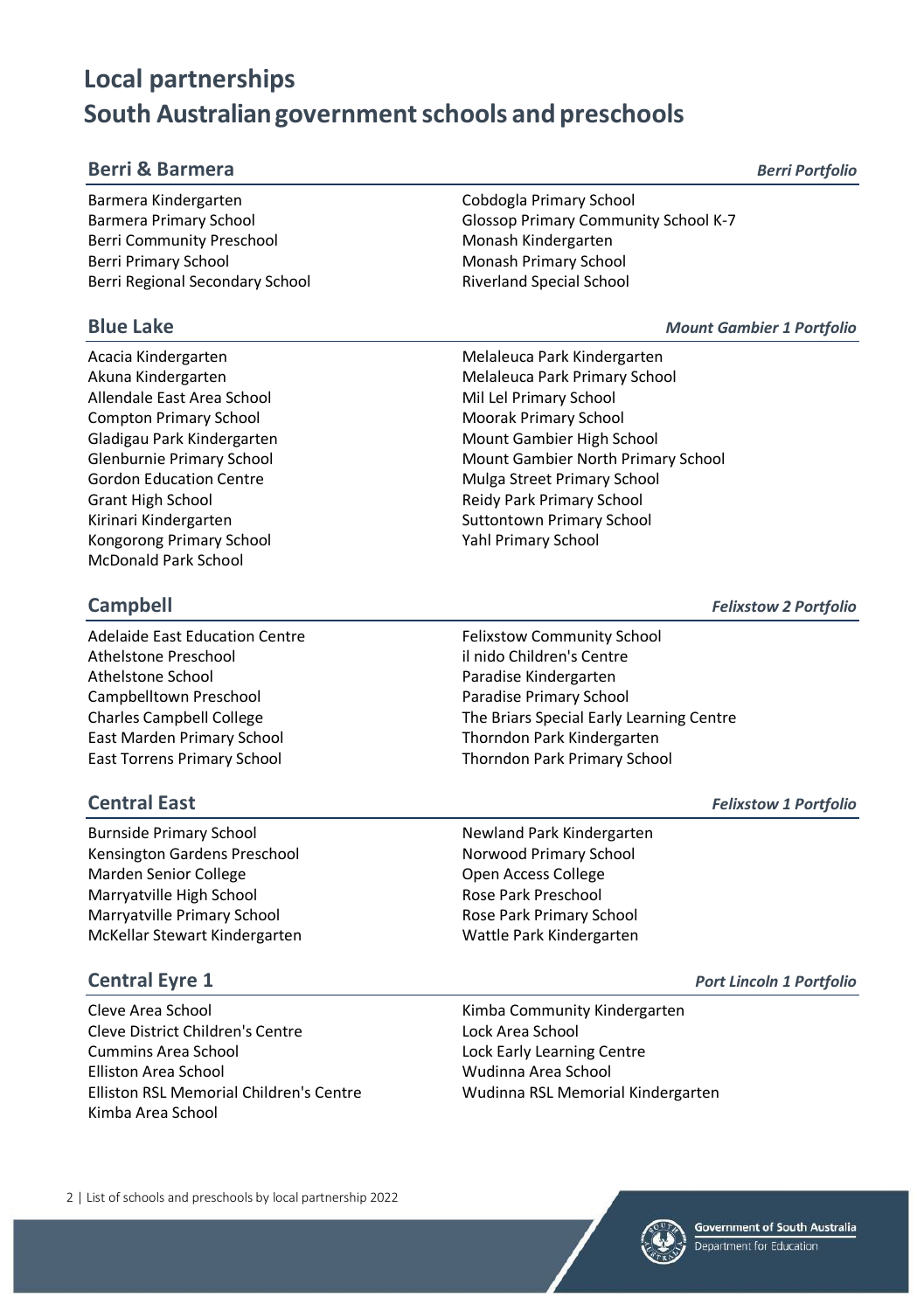### **Central Eyre 2** *Port Lincoln 2 Portfolio*

Cowell Area School Tumby Bay Area School Cowell Early Childhood Centre Tumby Bay Kindergarten Port Neill Primary School **Vancouver Control** Ungarra Primary School

Coomandook and Districts Kindergarten Meningie Area School Coomandook Area School Meningie Preschool Coonalpyn Primary School **Pinnaroo Kindergarten** Geranium Kindergarten **Pinnaroo Primary School** Geranium Primary School **Raukkan Aboriginal School** Raukkan Aboriginal School Karoonda Area School **Tintinara Area School** Lameroo Regional Community School

**Coorong & Mallee** *Murray Bridge 1 Portfolio*

### **Elizabeth** *Para Hills 1 Portfolio*

Elizabeth East Kindergarten Elizabeth Vale Primary School Elizabeth East Primary School Kaurna Plains Children's Centre Elizabeth Grove Children's Centre Kaurna Plains School Elizabeth Grove Primary School Playford International College Elizabeth Park Primary School Sir Thomas Playford Kindergarten Elizabeth South Primary School

**Far North** *Port Augusta 1 Portfolio*

Andamooka Primary School Marree Aboriginal School Coober Pedy Area School Oodnadatta Aboriginal School Hawker Area School **Roxby Downs Area School** Hawker Childhood Services Centre **Roxby Downs Kindergarten** Leigh Creek Area School Woomera Area School Leigh Creek Kindergarten

Karcultaby Area School **Penong Primary School** Penong Primary School Koonibba Aboriginal School Streaky Bay Area School Streaky Bay Area School

Eastern Fleurieu R-12 School **Rapid Bay Primary School** Goolwa Children's Centre Strathalbyn Kindergarten Goolwa Secondary College Victor Harbor High School Mount Compass Area School Victor Harbor R-7 School Mount Compass Preschool Centre Yankalilla Area School Port Elliot Primary School

**Far West** *Port Lincoln 2 Portfolio*

Ceduna Area School Ngura Yadurirn Children and Family Centre Miltaburra Area School Streaky Bay Children's Centre

**Fleurieu** *Noarlunga 4 Portfolio*

Goolwa Primary School Victor Harbor Community Kindergarten Port Elliot Kindergarten Yankalilla Community Children's Centre

3 | List of schools and preschools by local partnership 2022

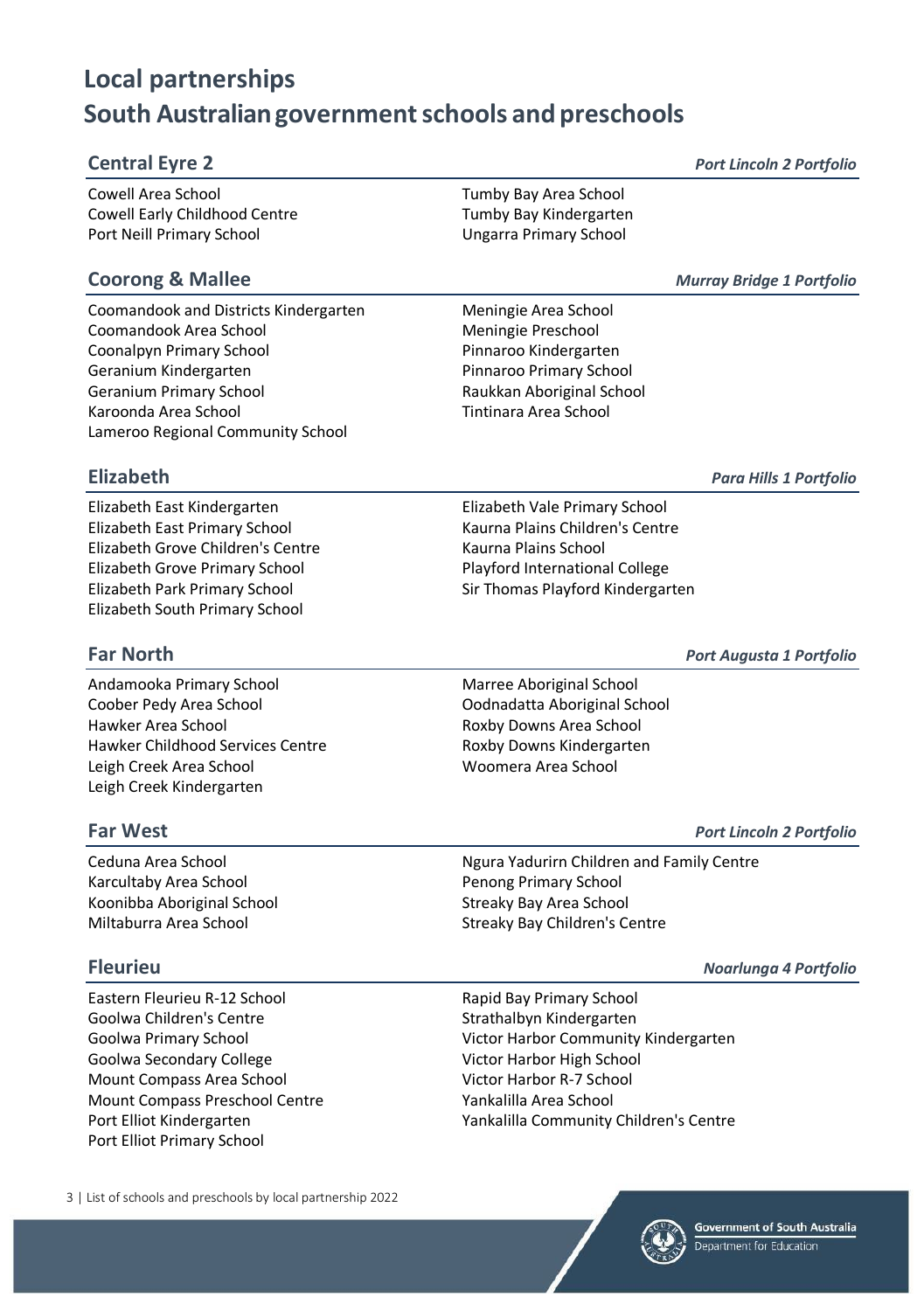**Flinders** *Port Augusta 2 / Whyalla Portfolio*

Booleroo Centre & District Kindergarten Peterborough Community Preschool Booleroo Centre District School **Peterborough High School** Melrose Primary School Peterborough Primary School Orroroo Area School Wilmington Primary School

Golden Grove Primary School The Heights School Greenwith Primary School Wynn Vale R-7 School

**Golden Way** *Felixstow 3 Portfolio*

Golden Grove High School **Keithcot Farm Children's Centre** Golden Grove Kindergarten Keithcot Farm Primary School Greenwith Kindergarten Wynn Vale Community House Kindergarten

### **Goyder & Light** *Gawler 1 Portfolio*

Eudunda Area School **Kapunda Primary School** Kapunda Primary School Eudunda Community Preschool **Robertstown Primary School** Freeling Primary School **Roseworthy Primary School** Roseworthy Primary School Kapunda High School Wasleys Primary School Kapunda Kindergarten

### **Greater Gawler** *Gawler 1 Portfolio*

Elsie Ey Children's Centre Lyndoch Preschool Evanston Gardens Primary School Lyndoch Primary School Gawler & District College B-12 Children's Centre Mallala Primary School Gawler and District College B-12 Sandy Creek Primary School Gawler East Preschool Centre Two Wells Community Children's Centre Gawler East Primary School **Two Wells Primary School** Gawler Primary School Williamstown Primary School Hewett Primary School

Bertram Hawker Kindergarten Highgate School Black Forest Primary School J B Cleland Kindergarten Inc Clarence Park Community Kindergarten Linden Park Primary School Glandore Community Kindergarten Parkside Primary School Glen Osmond Primary School The Lady George Kindergarten Glenunga International High School Unley Kindergarten Goodwood Primary School **Example 20 Server Accord Unley Primary School** Grove Kindergarten

**Greenhill South** *Felixstow 1 Portfolio*

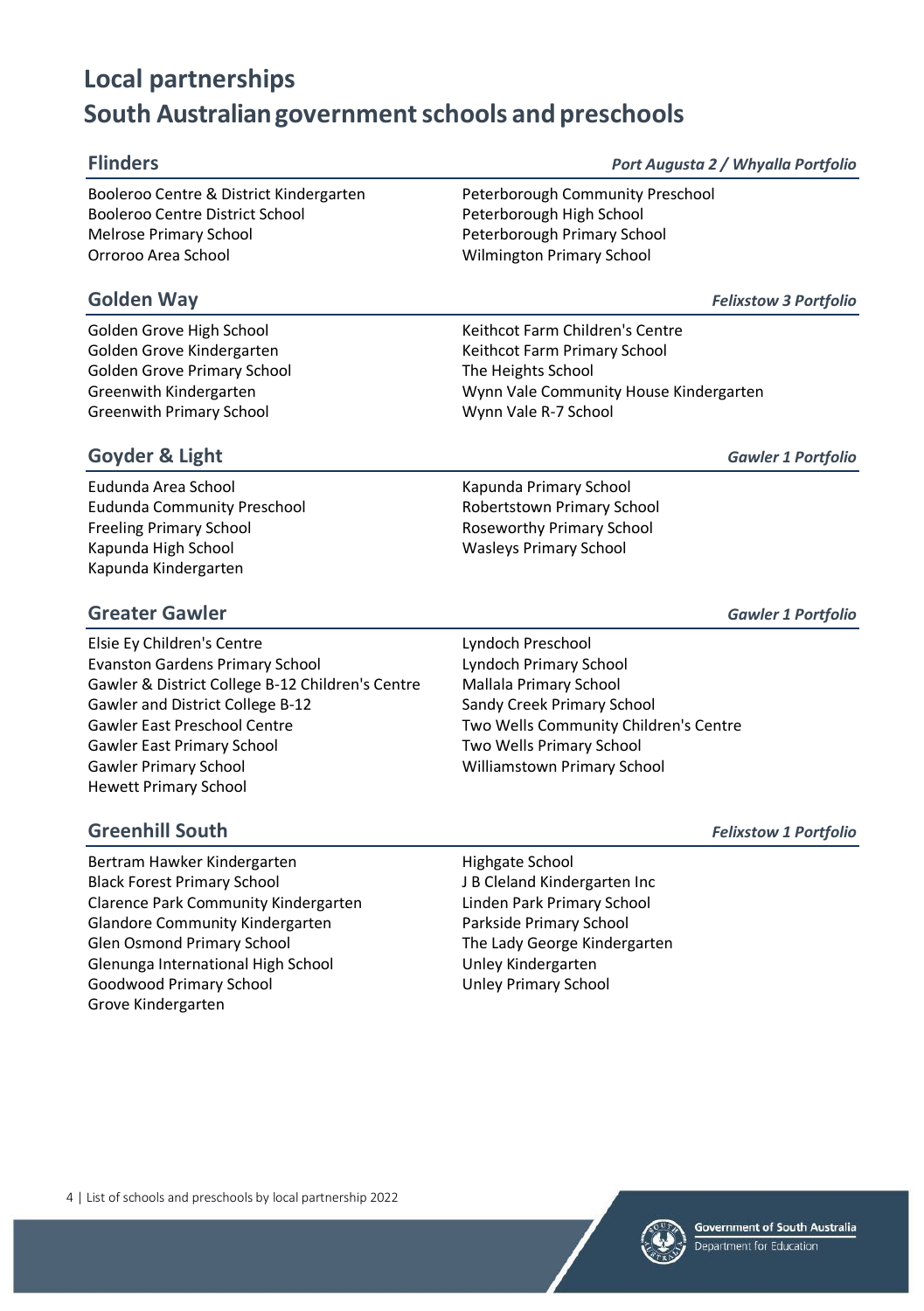### **Heysen** *Mount Barker 1 Portfolio*

Callington Kindergarten Mount Barker High School Callington Primary School Mount Barker Kindergarten Inc Echunga Primary School **Mount Barker Primary School** Mount Barker Primary School Littlehampton Primary School Nairne Primary School Macclesfield Primary School Oakbank Kindergarten Meadows & Districts Kindergarten **Cakbank School** Meadows Primary School Willow Close Preschool Centre

Baden Pattinson Kindergarten **Calculary Care and Calcular Calculary Calculary Calculary Calculary Calculary Calculary Calculary Calculary Calculary Calculary Calculary Calculary Calculary Calculary Calculary Calculary Calc** Ballara Park Kindergarten **Paringa Park Primary School** Brighton Secondary School Somerton Park Kindergarten Dover Kindergarten St Leonards Primary School Dunbar Terrace Kindergarten Warradale Kindergarten Glenelg Primary School Warradale Primary School

Hahndorf Primary School **Mount Barker South Primary School** Mount Barker South Primary School

**Holdfast** *Flinders Park 3 Portfolio*

Brighton Primary School Seacliff Community Kindergarten

### **Hollywood Lakes and Gardens** *Para Hills 1 Portfolio*

Karrendi Primary School Parafield Gardens R-7 School Lantana Kindergarten **Riverdale Primary School** Mawson Lakes Preschool **Riverview Preschool Centre** Mawson Lakes School Settlers Farm Campus Kindergarten Parafield Gardens Children's Centre Settlers Farm Campus R-7 Parafield Gardens High School The Pines School

### **Inner West** *Flinders Park 4 Portfolio*

Adelaide Miethke Kindergarten **Pennington School R-7** Allenby Gardens Primary School **Renown Park Children's Centre for Early Childhood** Bowden Brompton Community School Seaton Children's Centre Brompton Primary School Seaton Park Primary School Seaton Park Primary School Challa Gardens Primary School The Grove Education Centre Findon High School Woodville Gardens School B-7 Kilkenny Primary School Woodville High School Parks Children's Centre November 2012 1998 Woodville Primary School Pennington Kindergarten Youth Education Centre

## **Kangaroo Island** *Noarlunga 1 Portfolio*

Kangaroo Island Children's Services - Kingscote Penneshaw Kindergarten Kangaroo Island Community Education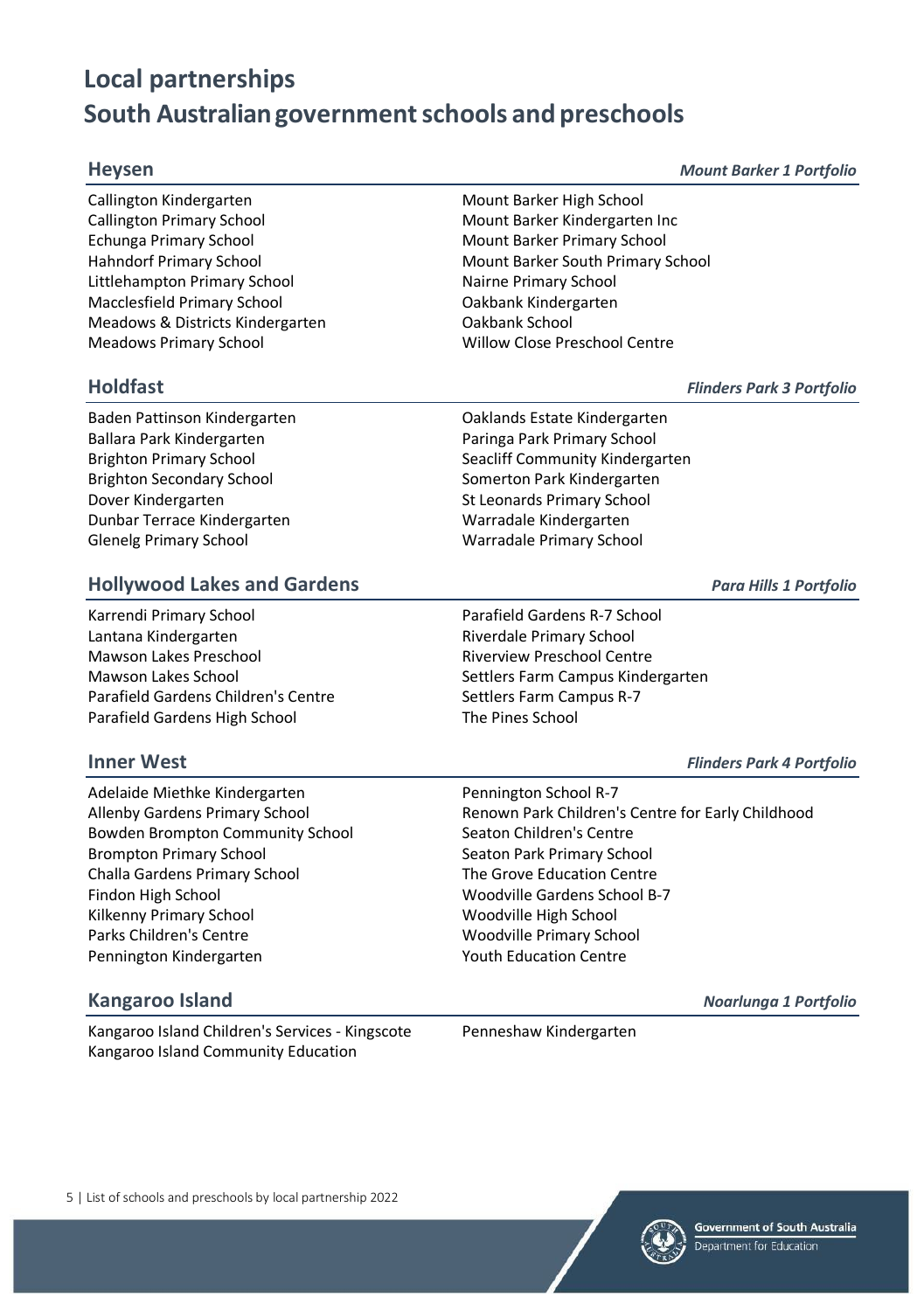Adelaide West Special Education Centre Le Fevre Peninsula Primary School Alberton Primary School North Haven Kindergarten Kalaya Children's Centre North Haven School Largs Bay School Ocean View College Children's Centre Largs North Kindergarten **Communist Communist Communist Communist Communist Communist Communist Communist Communist Communist Communist Communist Communist Communist Communist Communist Communist Communist Communist Commun** Le Fevre High School Warriappendi School Le Fevre Kindergarten Inc Westport Primary School

### **Lower Mid North** *Gawler 2 Portfolio*

Balaklava Community Children's Centre Port Wakefield Primary School Balaklava High School Riverton and District High School Balaklava Primary School **Riverton Kindergarten** Hamley Bridge Kindergarten **Riverton Primary School** Hamley Bridge Primary School Saddleworth Early Learning Centre Manoora Primary School Saddleworth Primary School Saddleworth Primary School Owen Primary School **Tarlee Primary School** Port Wakefield Kindergarten

Darlington Children's Centre Seaview Downs Kindergarten Darlington Primary School **Seaview Downs Primary School** Seaview Downs Primary School Hallett Cove East Primary School Seaview High School Hallett Cove Karrara Kindergarten Sheidow Park Primary School Hallett Cove Preschool and Trott Park Kindergarten Hallett Cove School Woodend Children's Centre Hallett Cove South Primary School Woodend Primary School Seacliff Primary School

Ascot Park Kindergarten **Hamilton Secondary College** Australian Science & Mathematics School Marion Primary School Clovelly Park Primary School Mitchell Park Kindergarten Forbes Children's Centre **Plympton South Kindergarten** Forbes Primary School SA School for Vision Impaired

### **Mid North Clare** *Gawler 2 Portfolio*

Auburn Primary School Clare High School Blyth Primary School Clare Primary School Brinkworth Preschool Centre Koolunga Primary School Brinkworth Primary School Snowtown Primary School Snowtown Primary School Burra Community School Spalding Primary School Spalding Primary School Burra Early Learning Centre Watervale Primary School

6 | List of schools and preschools by local partnership 2022

**Marion Coast** *Noarlunga 2 Portfolio*

### **Marion Inland** *Noarlunga 1 Portfolio*

Ascot Park Primary School **Kilparrin Teaching & Assessment School & Services** 

Booborowie Primary School Clare Valley Children's Centre



### **Le Fevre Peninsula** *Flinders Park 2 Portfolio*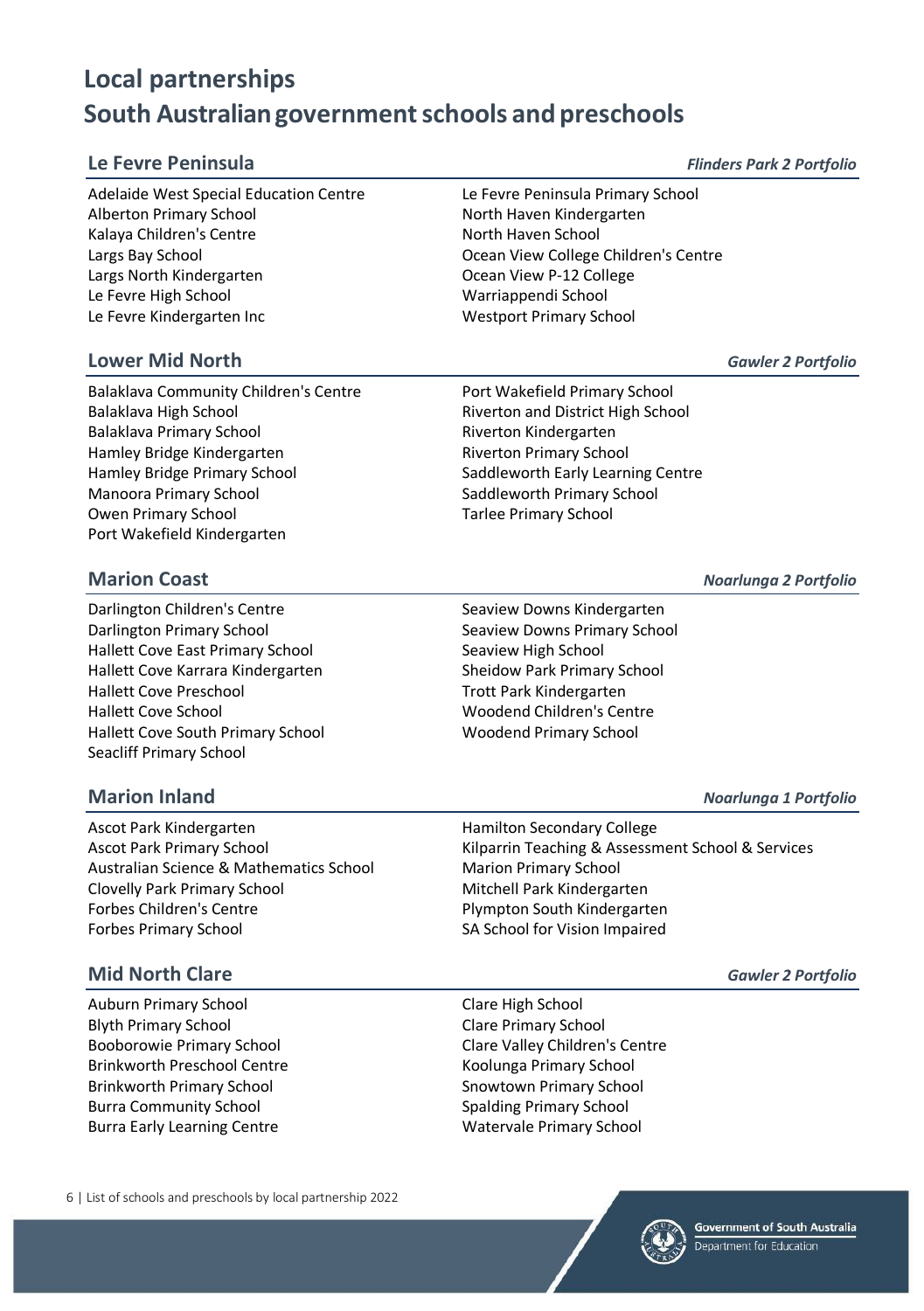Belair Jean Bonython Kindergarten Coromandel Valley Kindergarten Belair Primary School Coromandel Valley Primary School Bellevue Heights Primary School **Eden Hills Kindergarten** Blackwood High School Eden Hills Primary School Blackwood Kindergarten Manuel Hawthorndene Kindergarten Blackwood Primary School **Hawthorndene Primary School** 

### **Mitcham Plains** *Mount Barker 2 Portfolio*

Clapham Primary School **Mitcham Village Kindergarten** Clarence Gardens Kindergarten Netherby Kindergarten Colonel Light Gardens Primary School Pasadena Kindergarten Cumberland Preschool Kindergarten Inc Springbank Secondary College Edwardstown Primary School St James' Park Kindergarten Margaret Lohmeyer Kindergarten Margaret Unley High School Mitcham Girls High School Urrbrae Agricultural High School Mitcham Preschool Centre Westbourne Park Primary School Mitcham Primary School

Ardtornish Children's Centre Modbury High School Ardtornish Primary School Modbury Kindergarten Highbury Primary School Modbury Special School Holden Hill Kindergarten Modbury West School

East Para Primary School **Para Hills West Preschool** Ingle Farm Children's Centre **Para Hills West Primary School** Ingle Farm East Primary School Para Vista Primary School Liberman Kindergarten **Pooraka Primary School** North Ingle School Valley View Kindergarten Para Hills High School Valley View Secondary School Para Hills School P-7

### **Morialta** *Felixstow 4 Portfolio*

Agnes Goode Kindergarten Inc Stradbroke School Magill Kindergarten Trinity Gardens Children's Centre Magill School Trinity Gardens Primary School Norwood International High School Vale Park Preschool Rostrevor Kindergarten Vale Park Primary School

7 | List of schools and preschools by local partnership 2022

**Modbury** *Felixstow 2 Portfolio*

Dernancourt Kindergarten Modbury North Kindergarten Dernancourt School R-7 Modbury School Preschool to Year 7 Highbury Preschool **Modbury South Primary School** Modbury South Primary School

**Montague** *Para Hills 3 Portfolio*

Ingle Farm Primary School Pooraka Community Kindergarten



**Mitcham Hills** *Mount Barker 2 Portfolio*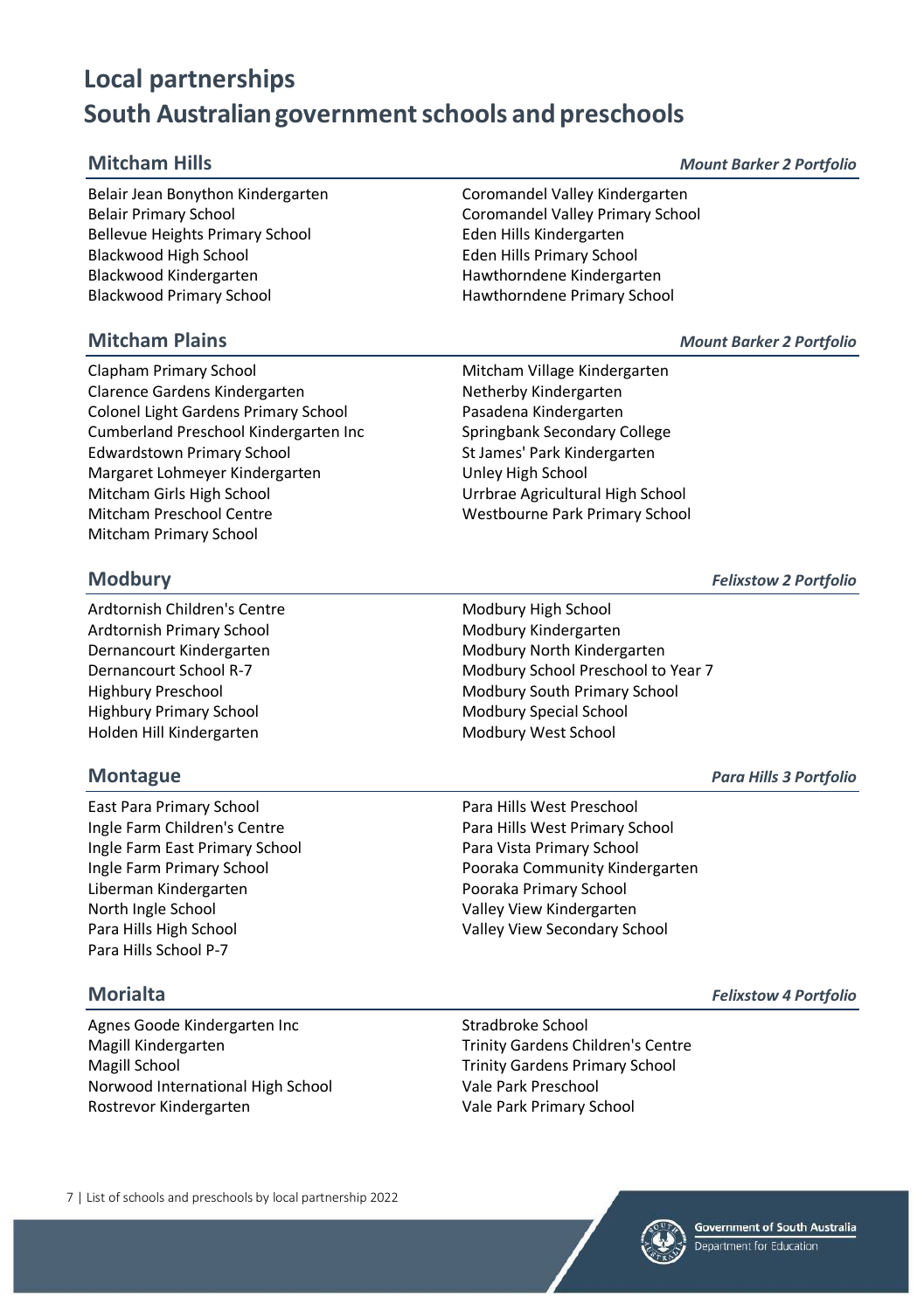Aldgate Kindergarten Inc **Mylor Primary School** Basket Range Primary School Scott Creek Primary School Bridgewater Kindergarten Inc Stirling District Kindergarten Bridgewater Primary School Stirling East Kindergarten Crafers Primary School Stirling East Primary School Heathfield High School Upper Sturt Primary School Lenswood Primary School **Lenswood Primary School** 

Aldgate Primary School Norton Summit Primary School Heathfield Primary School Uraidla and Hills Community Kindergarten

### **Murraylands** *Murray Bridge 2 Portfolio*

Fraser Park Primary School Murray Bridge South Primary School Jervois Primary School Murray Bridge Special School Mannum Community College Mypolonga Primary School Mannum Kindergarten Palmer Primary School Palmer Primary School Murray Bridge High School **Tailem Bend Kindergarten** Murray Bridge North School R-7 Tailem Bend Primary School Murray Bridge Preschool Kindergarten Tinyeri Children's Centre

### **Northern Yorke** *Kadina Portfolio*

Bute and District Kindergarten **Port Broughton Area School** Bute Primary School **Primary School** Port Broughton Kindergarten Kadina Preschool Centre Wallaroo Preschool Centre Moonta Area School Wallaroo Primary School Moonta Kindergarten

# Kadina Memorial School Wallaroo Mines Primary School

Burton Park Preschool **Salisbury Downs Preschool Centre** Burton Primary School **Salisbury Downs Primary School** Salisbury Downs Primary School Dorothy Hughes Kindergarten Salisbury High School Lake Windemere B-7 School Salisbury Kindergarten Lake Windemere B-7 School Children's Centre Salisbury North R-7 School Paralowie Kindergarten Salisbury Primary School Paralowie School **Paralowie School** Virginia Primary School

Bains Road Preschool **Pimpala Kindergarten** Coorara Preschool Centre **Pimpala Primary School** Coorara Primary School **Reynella East College** Hackham East Kindergarten Reynella Kindergarten Hackham East Primary School Reynella Primary School Mary Bywaters Memorial Kindergarten Reynella South Primary School Morphett Vale East Kindergarten Wirreanda Secondary School Morphett Vale East School R-7 Woodcroft Heights Children's Centre Morphett Vale Primary School Woodcroft Primary School

8 | List of schools and preschools by local partnership 2022

**Orion** *Para Hills 3 Portfolio*

**Panalatinga** *Noarlunga 2 Portfolio*

**Mount Lofty** *Mount Barker 1 Portfolio*

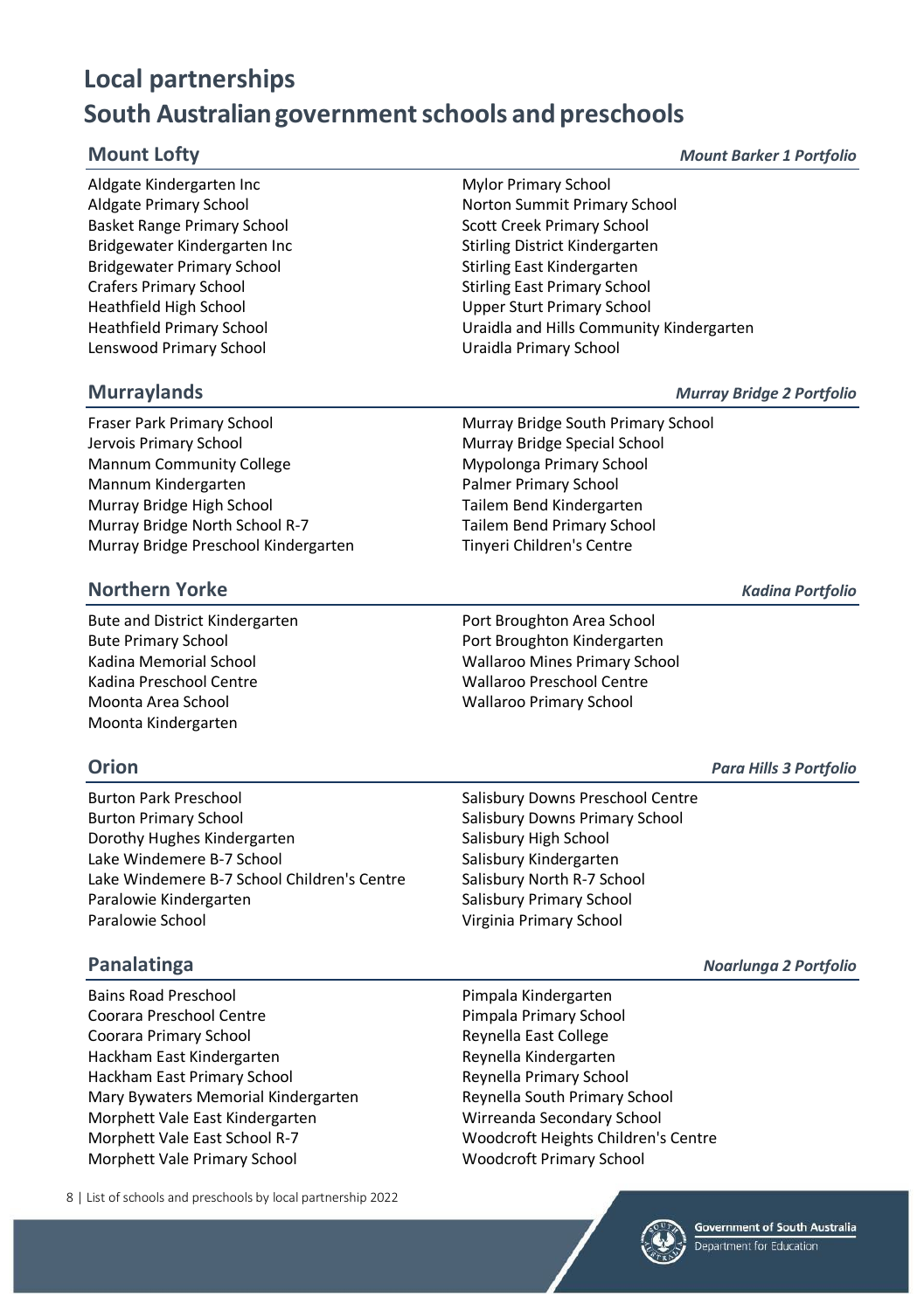Adelaide North Special School **Munno Para Kindergarten** Andrews Farm Community Preschool Munno Para Primary School Angle Vale Preschool Northern Adelaide Senior College Angle Vale Primary School **Riverbanks College B-12** Elizabeth North Primary School Smithfield Plains Kindergarten John Hartley School (B-7) Swallowcliffe School P-7 Mark Oliphant College (B-12)

Airdale Primary School Port Pirie West Primary School John Pirie Secondary School **Risdon Park Primary School** Risdon Park Primary School Mid North Education Centre **Risdon Park South Kindergarten** Napperby Primary School Solomontown Kindergarten Port Pirie Community Kindergarten Solomontown Primary School Port Pirie West Children's Centre

### **Port Augusta – Quorn** *Port Augusta 1 Portfolio*

Augusta Park Childhood Services Centre **Port Augusta West Primary School** Augusta Park Primary School Quorn Area School Carlton School Quorn Kindergarten Flinders Children's Centre **RICE Project Preschool** Flinders View Primary School Stirling North Childhood Services Centre Port Augusta Secondary School Stirling North Primary School Stirling North Primary School Port Augusta Special School Willsden Childhood Services Centre Port Augusta West Childhood Services Centre Willsden Primary School

Bishop Kindergarten Poonindie Early Childhood Centre Kirton Point Children's Centre **Port Lincoln Children's Centre** Kirton Point Primary School Port Lincoln High School Lake Wangary Primary School **Port Lincoln Junior Primary School** Lincoln Gardens Primary School **Port Lincoln Primary School** Port Lincoln Primary School Park Terrace Kindergarten **Port Lincoln Special School** Poonindie Community Learning Centre

### **Renmark Loxton** *Berri Portfolio*

Kingston-on-Murray Primary School Renmark Children's Centre Loxton High School Renmark High School Loxton North School Renmark North Primary School Loxton Preschool Centre Inc **Renmark Primary School** Loxton Primary School Renmark West Preschool Moorook Primary School Renmark West Primary School

**Pirie** *Pirie Portfolio*

### **Port Lincoln** *Port Lincoln 1 Portfolio*



**Peachey** *Para Hills 2 Portfolio*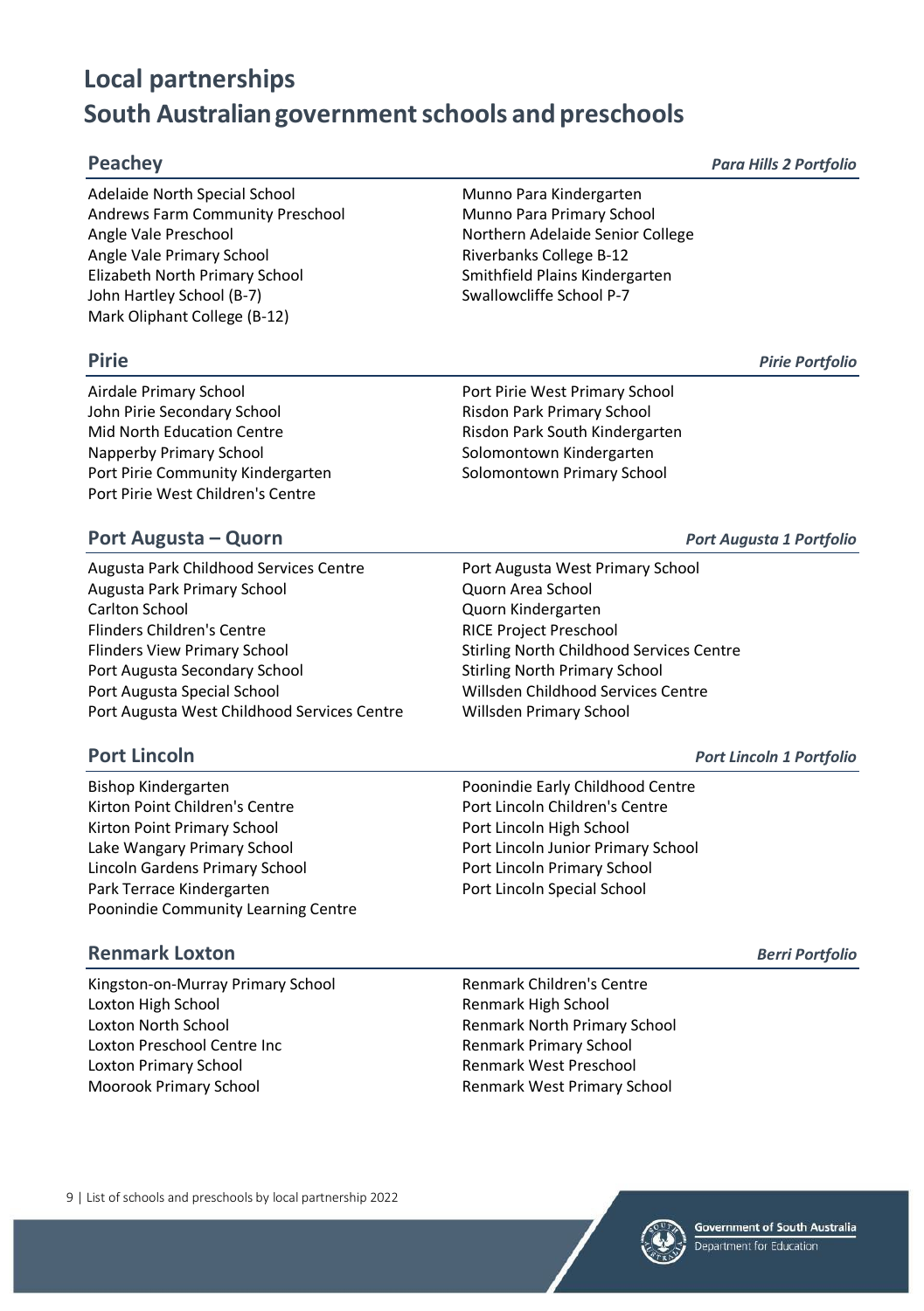Frieda Corpe Community Kindergarten Seaford Rise Kindergarten Moana Kindergarten Seaford Rise Primary School Moana Primary School Seaford Secondary College Old Noarlunga Primary School Southport Kindergarten Port Noarlunga Primary School Southport Primary School

Brahma Lodge Kindergarten Inc **Manor Farm Kindergarten** Brahma Lodge Primary School Salisbury East High School Salisbury East High School Gulfview Heights Primary School Salisbury Heights Preschool Keller Road Primary School Salisbury Heights Primary School Salisbury Heights Primary School Madison Park Kindergarten Salisbury Park Kindergarten Salisbury Park Kindergarten Madison Park School Salisbury Park Primary School Salisbury Park Primary School

Aldinga Beach B-7 School Madge Sexton Kindergarten Aldinga Beach Children's Centre McLaren Flat Primary School Aldinga Community Kindergarten McLaren Vale Primary School Aldinga Payinthi College **Myponga Primary School** Clarendon Kindergarten Willunga High School Clarendon Primary School Willunga Preschool Kangarilla Primary School Willunga Primary School

### **South East Coast & Vines** *Mount Gambier 2 Portfolio*

Beachport Primary School **Millicent North Primary School** Millicent North Primary School Glencoe & District Kindergarten Mount Burr Primary School Glencoe Central Primary School Nangwarry Primary School Nangwarry Primary School Kalangadoo Kindergarten Newbery Park Primary School Kalangadoo Primary School **Penola High School** Penola High School Kangaroo Inn Area School **Penola Primary School** Kingston Early Learning Centre **Robe Primary School** McKay Children's Centre Tantanoola Primary School Millicent High School Millicent North Kindergarten

### **South Valley** *Noarlunga 1 Portfolio*

Aberfoyle Hub Preschool - Taylors Road Flagstaff Hill Kindergarten Aberfoyle Hub R-7 School Flagstaff Hill R-7 School Aberfoyle Park Campus Preschool Flagstaff Oval Kindergarten Aberfoyle Park High School **Happy Valley Kindergarten** Braeview School R-7 **Happy Valley Primary School** Chandlers Hill Kindergarten O'Halloran Hill Kindergarten Craigburn Primary School Thiele Primary School

10 | List of schools and preschools by local partnership 2022

**Salisbury** *Para Hills 2 Portfolio*

Kingston Community School Rendelsham Primary and Preschool McArthur Park Kindergarten **Robe Soldiers Memorial Kindergarten** 



**River Hub** *Noarlunga 3 Portfolio*

**Sea & Vines** *Noarlunga 4 Portfolio*

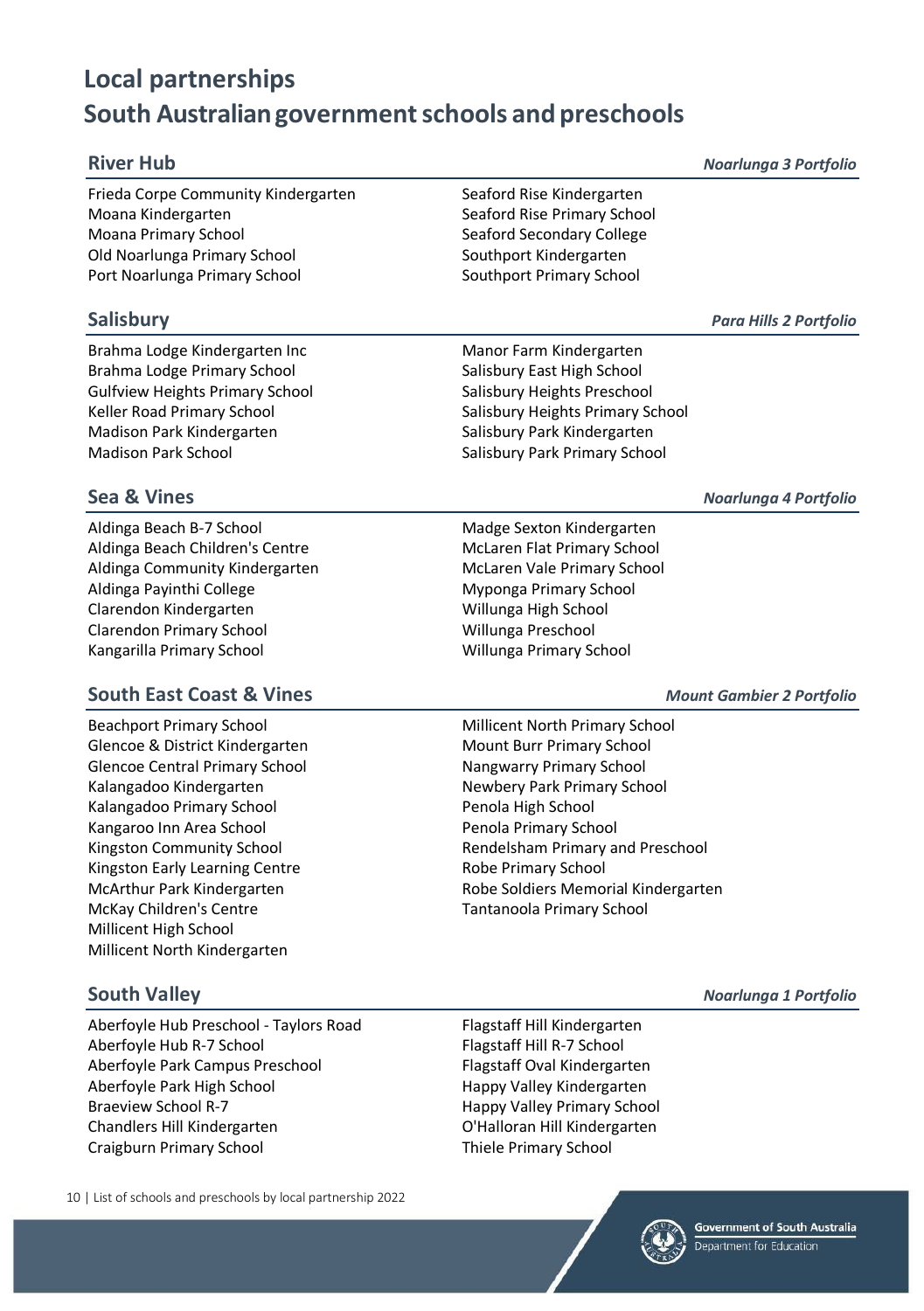| <b>Southern Yorke</b>                        | <b>Kadina Portfolio</b>               |
|----------------------------------------------|---------------------------------------|
| Ardrossan & Districts Community Kindergarten | <b>Minlaton District School</b>       |
| Ardrossan Area School                        | <b>Stansbury Primary School</b>       |
| <b>Central Yorke School</b>                  | Warooka Primary School                |
| Curramulka Primary School                    | Yorketown Area School                 |
| Minlaton District Early Learning Centre      | Yorketown Community Children's Centre |

Bordertown High School Keith Area School Carol Murray Children's Centre Mundulla Primary School

Bordertown Primary School **Keith War Memorial Community Centre Kindergarten** 

### **Tea Tree Gully** *Felixstow 3 Portfolio*

Banksia Park International High School Redwood Park Primary School Banksia Park Kindergarten **Ridgehaven Primary School** Banksia Park School R-7 St Agnes Primary School Fairview Park Kindergarten Surrey Downs Kindergarten Fairview Park Primary School Surrey Downs R-7 School Kathleen Mellor Preschool Kindergarten Tea Tree Gully Primary School

- Avenues College **Hillcrest Primary School** Blair Athol North School B-7 Klemzig Kindergarten CaFE Enfield Children's Centre Klemzig Primary School Enfield Folland Park Kindergarten Northfield Primary School Hampstead Preschool Wandana Primary School Hampstead Primary School
- Enfield Primary School Roma Mitchell Secondary College

### **Torrens Valley** *Para Hills 4 Portfolio*

Birdwood High School **Mount Pleasant Primary School** Mount Pleasant Primary School Birdwood Primary School **Paracombe Primary and Preschool** Paracombe Primary and Preschool Gumeracha Primary School Springton Primary School Kersbrook Primary School Torrens Valley Children's Centre Lobethal Community Kindergarten Moodside Preschool Playcentre Lobethal Primary School Woodside Primary School Mount Pleasant & District Kindergarten

### **Uleybury** *Para Hills 4 Portfolio*

Blakeview Primary School One Tree Hill Primary School Craigmore High School **Playford Primary School** Playford Primary School Craigmore Kindergarten South Downs Primary School

Adams Road Children's Centre Craigmore South Primary School Blakeview Preschool Elizabeth Downs Primary School

11 | List of schools and preschools by local partnership 2022



**Torrens** *Flinders Park 4 Portfolio*

**Tatiara** *Murray Bridge 1 Portfolio*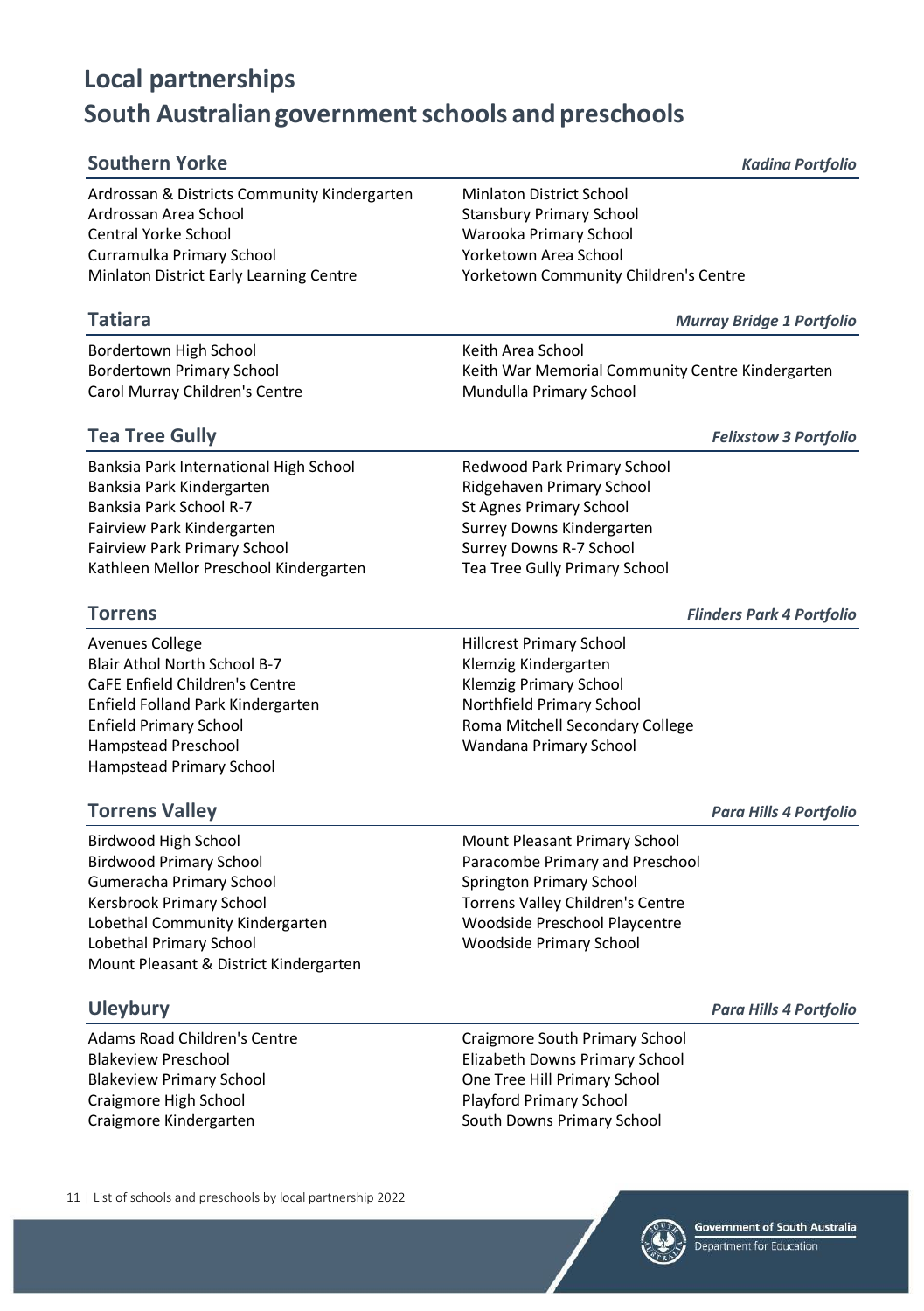### **Upper Mid North** *Pirie Portfolio*

Crystal Brook Kindergarten Jamestown Community Children's Centre Gladstone High School **Laura Preschool Centre** Gladstone Kindergarten Laura Primary School Gladstone Primary School

Cadell Primary School Swan Reach Area School Morgan Primary School New York Waikerie High School Ramco Primary School **Waikerie Primary School** Waikerie Primary School

# Crystal Brook Primary School Jamestown Community School

**Waikerie** *Murray Bridge 2 Portfolio*

Blanchetown Primary School Swan Reach and Area Kindergarten Morgan Kindergarten Waikerie Children's Centre Inc

Adelaide Secondary School of English Netley Kindergarten Cowandilla Children's Centre **Plympton International College** Cowandilla Primary School **Plympton Primary School** Plympton Primary School Errington Special Education Centre **Richmond Primary School** Flinders Park Primary School School School of Languages Jean Horan Kindergarten Thebarton Senior College Kurralta Park Community Kindergarten Torrensville Preschool Centre Lockleys Children's Centre Torrensville Primary School Lockleys North Primary School Underdale High School Lockleys Primary School

### **Western Adelaide Shores** *Flinders Park 3 Portfolio*

Barbara Kiker Memorial Kindergarten Henley High School Elizabeth O'Grady Kindergarten Kidman Park Primary School Fulham Gardens Primary School Seaton High School Seaton High School Fulham North Primary School West Beach Kindergarten Fulham Park Preschool Kindergarten West Beach Primary School Hendon Primary School West Lakes Shore Kindergarten Henley Beach Primary School West Lakes Shore School R-7 Henley Community Kindergarten

Fisk Street Primary School Norrie Stuart Childhood Services Centre Gabmididi Manoo Children and Family Centre Whyalla Secondary College Hincks Avenue Primary School Whyalla Special Education Centre Long Street Primary School Whyalla Stuart Campus R-7 Memorial Oval Primary School Whyalla Town Primary School Neta Kranz Children's Centre Win Newby Kindergarten Nicolson Avenue Primary School

12 | List of schools and preschools by local partnership 2022

### **West Torrens** *Flinders Park 2 Portfolio*

Grange Primary School West Lakes Kindergarten & Early Childhood Centre

### **Whyalla** *Port Augusta 2 / Whyalla Portfolio*

McRitchie Crescent Children's Services Centre Whyalla Stuart Early Childhood Centre Kindergarten